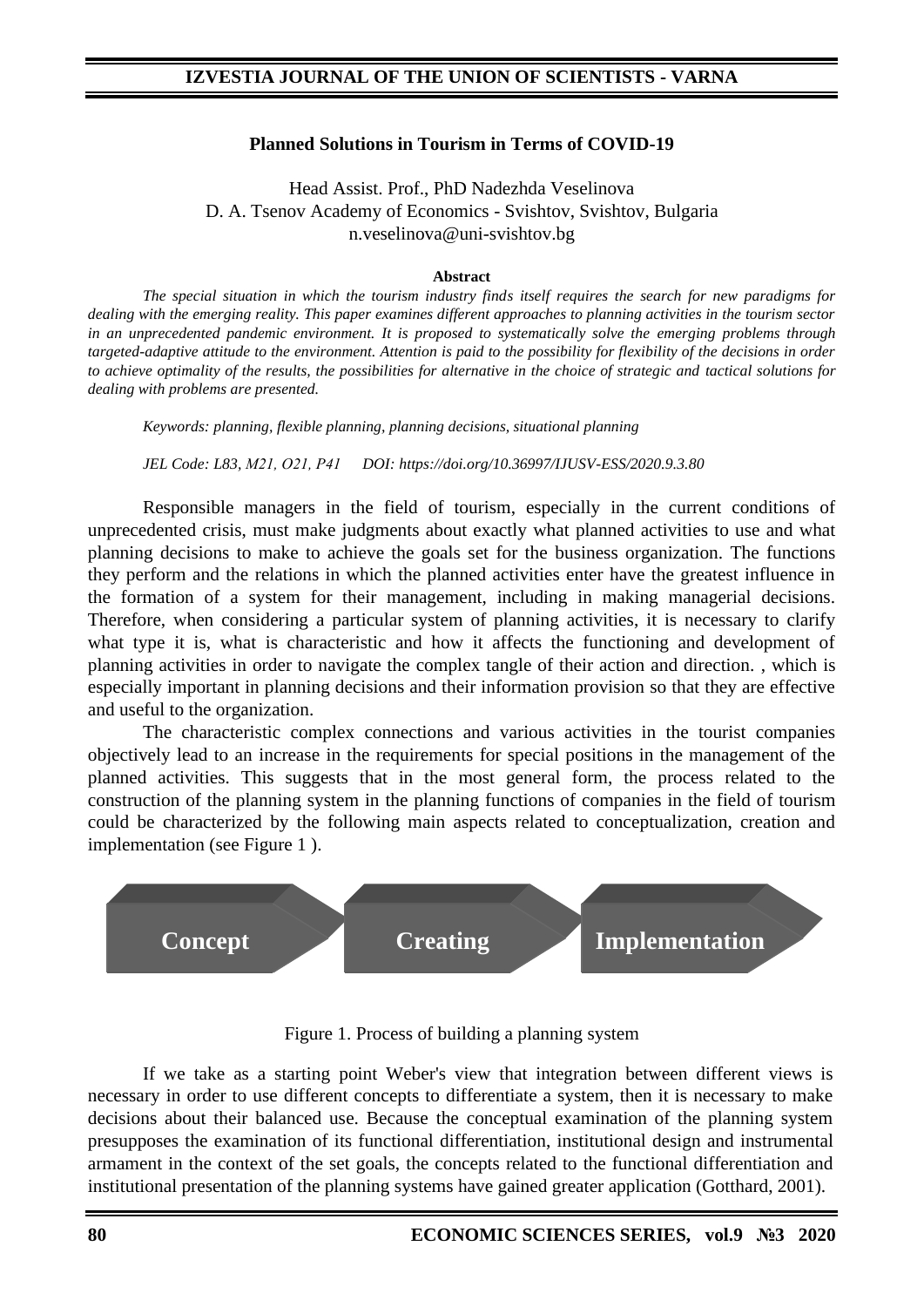# **ИЗВЕСТИЯ НА СЪЮЗА НА УЧЕНИТЕ – ВАРНА**

Appropriate in the current crisis in tourism is the use of a concept based on coordination, it is based on the differences between the management system and the implementation system. A special case of this concept is the construction of a concept based on planning. P. Horvat discusses the coordination of the subsystems planning, control and information provision, presents the system-forming and system-binding coordination. By system-forming coordination is meant the creation of systems and structures that help to coordinate tasks. System-binding coordination means the coordination of the activities carried out within a given system structure for solving a problem, as well as the storage and adaptation of the information link between the subsystems.

It is the concept based on planning, due to the opportunities it offers and the specifics of the studied object would be most appropriate to use as a foundation for construction.

Therefore, the conceptual perspective imposes the view that the planning system provides a choice of solutions and activities in subsystems, determines the relationships between them and the latter are arranged in time and space. The existence of each separate activity or subsystem is part of the planning system, in this regard the proposed system uses part of the internal resources of the planning system, has certain rights, is responsible for certain results (in kind, information and value).

In order to survive in modern realities, it is necessary for companies in the field of tourism to be formed as flexible and proactive. In this regard, the planned activities should be organized as artificial, economic, behavioral systems. Like any system, the system of planned activities should have a specific goal to achieve. In order to achieve this, it is necessary to have certain means resources, with the help of which to achieve the set goal. This creates the first relationship between purpose and resources. It should be borne in mind here that in the systems that make up the planned activities, the resources can be divided into two main groups:

➢ main resources from the point of view of the planning system, which are defined as follows:

- plan managers;
- planning specialists a decisive role belongs to the planning specialists, as they influence the implementation of the planning activities and especially the relations between the separate elements in the system. In addition, the various interests that cannot but be taken into account in the management of the system also have an impact;
- planned information / planned information system;
- funds providing the planning management (ie helping to implement the planning decisions in the planning activities);
- providing planning;

 $\triangleright$  the integration resources of the marketing management provide the necessary organization in the realization of the marketing activity and help for that:

- planning documents;
- the means by which the organization of the planned activities is achieved, both in the current ones (the organization of planned activities in statics) and in the future periods (the organization of the planned activities in dynamics).

To achieve the planned goals, it is not enough to have only resources to carry out the planned activities, but the components of these resources must be in a certain relationship with each other. Therefore, the planned activities need to be organized in a system. On this basis, these relations are further developed.

What is special about this system is that each group of activities must find its place. Indeed, the main resources are those that dominate and determine the nature of the system of planning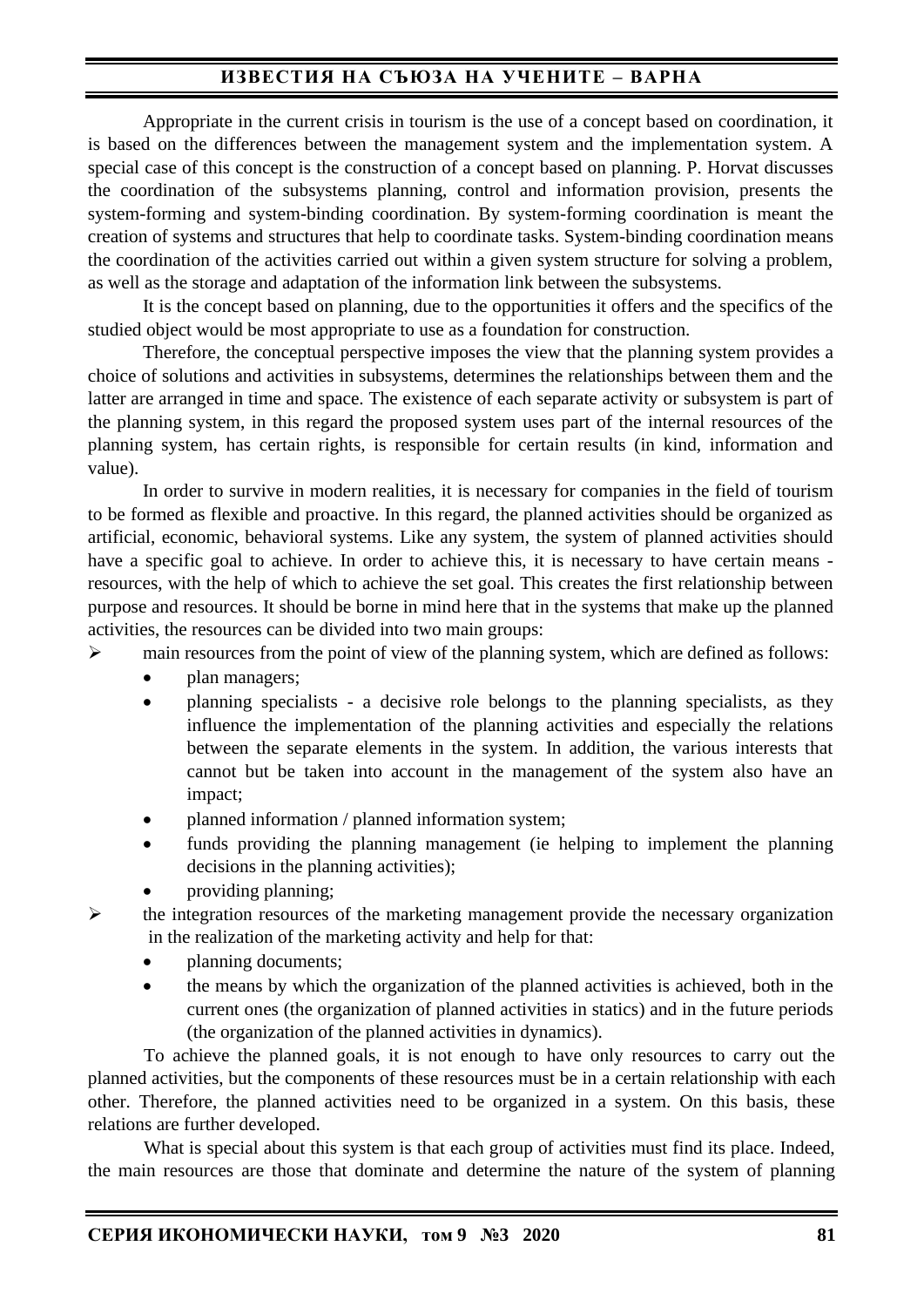activities. However, integration resources should not be neglected either, because without them it is not possible to achieve the goal effectively.

The system of planned activities has its own scale and specific set of inputs - places where the system is affected, and outputs, which affect the results of the operation and development of the system.

We could point out that the planned activities as a system are characterized by the fact that the set goal largely determines the means and methods that will be used, having the character of open systems. He can also argue that there is a need for ultra-resilience to planning systems and a need for their flexibility.

The set goal largely determines the means and methods that will be used, as well as the direction of all planning activities. This is expressed in the purposeful behavior of the complex of planned activities towards the realization of pre-determined and agreed goals. The reason for the formation of a planning system can also be sought there, because the striving to achieve the global goal set for the company makes necessary the impact achieved as a result of the planned activities. In order to have a result, the purpose of the system of planned activities must be in accordance with the objective laws of development, the goals of larger systems, the capabilities of the system itself, the efficient use of resources, ie. mobilization of all inputs for the system of planned activities and to use them to serve the purpose they face. The influence of the environment and its possibilities is also extremely important.

The existence of the planned activities is related to the implementation of a number of conditions and relationships with the environment. The analysis and assessment of the state and development trends of a given business unit turn out to be in practice an easier task, compared to the complex analysis of the dynamically changing external environment for obvious reasons: the lower level of awareness; the lack of opportunity for effective control; the dynamic nature of the changes; the huge variety of reactions, etc., which make it especially difficult to study and evaluate the favorable and negative impacts of the environment on the company. The purpose of this analysis is to reveal how our environment will react to the characteristics of our own company, and vice versa - what strategy, policy and tactics we will adopt to achieve the goals and sub-goals. In order to achieve the best results from the research and assessment of the nature and strength of the influence of the external environment on the organization in the situation created as a result of COVID, it is necessary to distribute the influencing factors in certain groups at macro, meso and micro level. A sharp boundary between these groups of factors of the external environment, from the standpoint of the hierarchical level in economic life, would not be correct to draw. The macroenvironment is represented by the forces, on a broader social level, which forces influence the microenvironment. The group of macro-factors includes: social, economic, technological, legal-political, cultural, as well as those of business ethics and morality. The influence of these factors shows a number of specific characteristics that determine the nature, strength and mode of impact on the life of the modern company. This influence is above all uncontrollable by the companies participating in the economic life. In practice, this means that changes in the business environment follow their own course under the influence of a complex system of macrofactors. However, it would be wrong to absolutize this statement, because each company could react differently to the impact of the business environment.

The meso level is characterized primarily by competitive factors, the influence of the market, the industry to which the company belongs, and others. The meso-environment is formed by the branch, regional and institutional environment. When studying and assessing the industry environment, attention should be drawn to: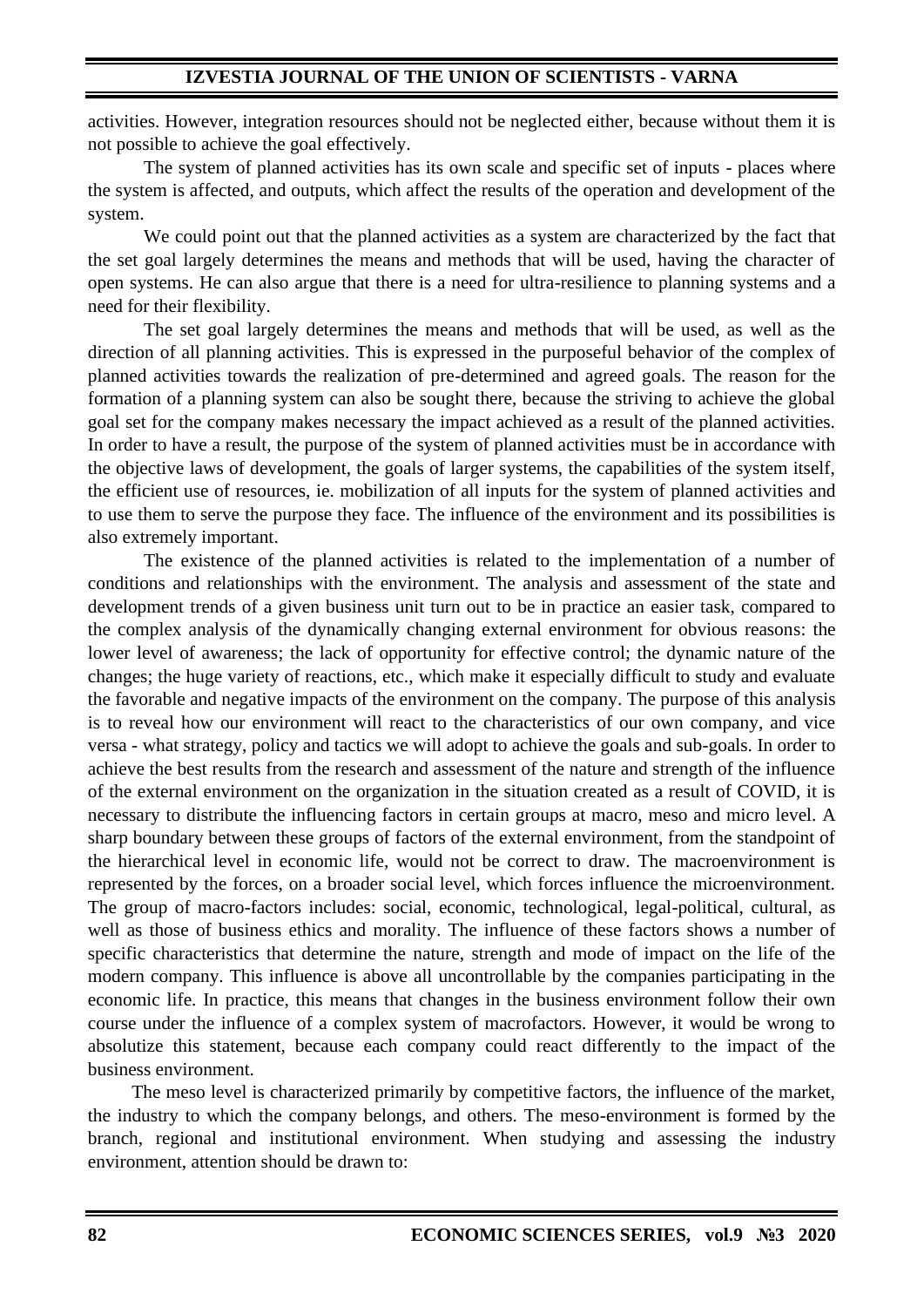• assessment of the stage of economic development in which the industry is developing crisis, depression, recovery, recovery;

- derivation of main characteristics of the industry;
- analysis of the concentration in the industry.

Microfactors are directly related to the impact that the company's intercompany relations with its suppliers, customers, intermediaries, competitors and contact audience have. The microenvironment is represented by the forces directly related to the company itself. It includes the stakeholder group (so-called target environment) with which the business system works. The microenvironment encompasses the elements with which the company is in direct contact. Here the influence on marketing activity is direct. For its part, the company can also influence these elements and direct them to its needs.

The modern world economy is rightly called the digital economy. The global and highly standardized communication infrastructure has led to the micronization of the efforts of the individual participant in the tourism sector to a fully possible and competitive activity. The growth of the geographical scope of the business activity of the companies is accompanied by a number of advantages, the digital economy: the connection with the client becomes very effective and in real time; the electronic information connection bidder-consumer determines an increase in the competitiveness of the bidders; enrichment and increase of the efficiency of the used marketing tools; improving such essential aspects of the company's activity as the organization and management, the logistic activity, the selection and qualification of the personnel, etc.

The digital economy offers advantages to the users themselves: access to very rich information; access to much greater diversity; reducing the time for contacts with preferred companies; increase the strength of the buyer in comparison with the offeror.

Economic factors prove to be decisive for the companies impacts related to income, respectively the solvency of potential and real customers, the living standard of the selected target market groups, the propensity and opportunity for savings, the availability of loans, changes in the positions of the company in the tourism structure. of national economies. Overcoming these problems, typical for the Bulgarian economy, is a long process, including efficient use of local resources, attracting investments, expanding markets. At the same time, it is especially important to look for new business models for knowledge transfer and implementation of innovative technologies, ensuring high productivity and directing production to products with high added value (Kabakchieva, 2019). And the Planner is obliged to monitor in detail, analyze, forecast and plan the connections and dependencies between the complex of planning activities and decisions and the development of the main phases in the course of the business cycle - rise, recession, recovery. A wide range of indicators is used for a systematic study of: the absorption capacity and degree of elasticity of national or regional markets; the nature and development trends of economic systems; consumption structures; dependence on participation in international economic relations and other factors of international relations. The differences in the economic development of the separate national and regional markets are especially significant.

The existence of the planned activities is related to the implementation of a number of conditions and relationships with the environment. These conditions and relationships are bilaterally subject to a number of requirements, the normal implementation of which depends on their course. The lack of the above conditions introduces additional disturbances in the planning system (see Figure 2), which may divert it from the planned development to such an extent that the conditions for operational regulation and reduction of the impact of deviations are too difficult and get unfavorable results.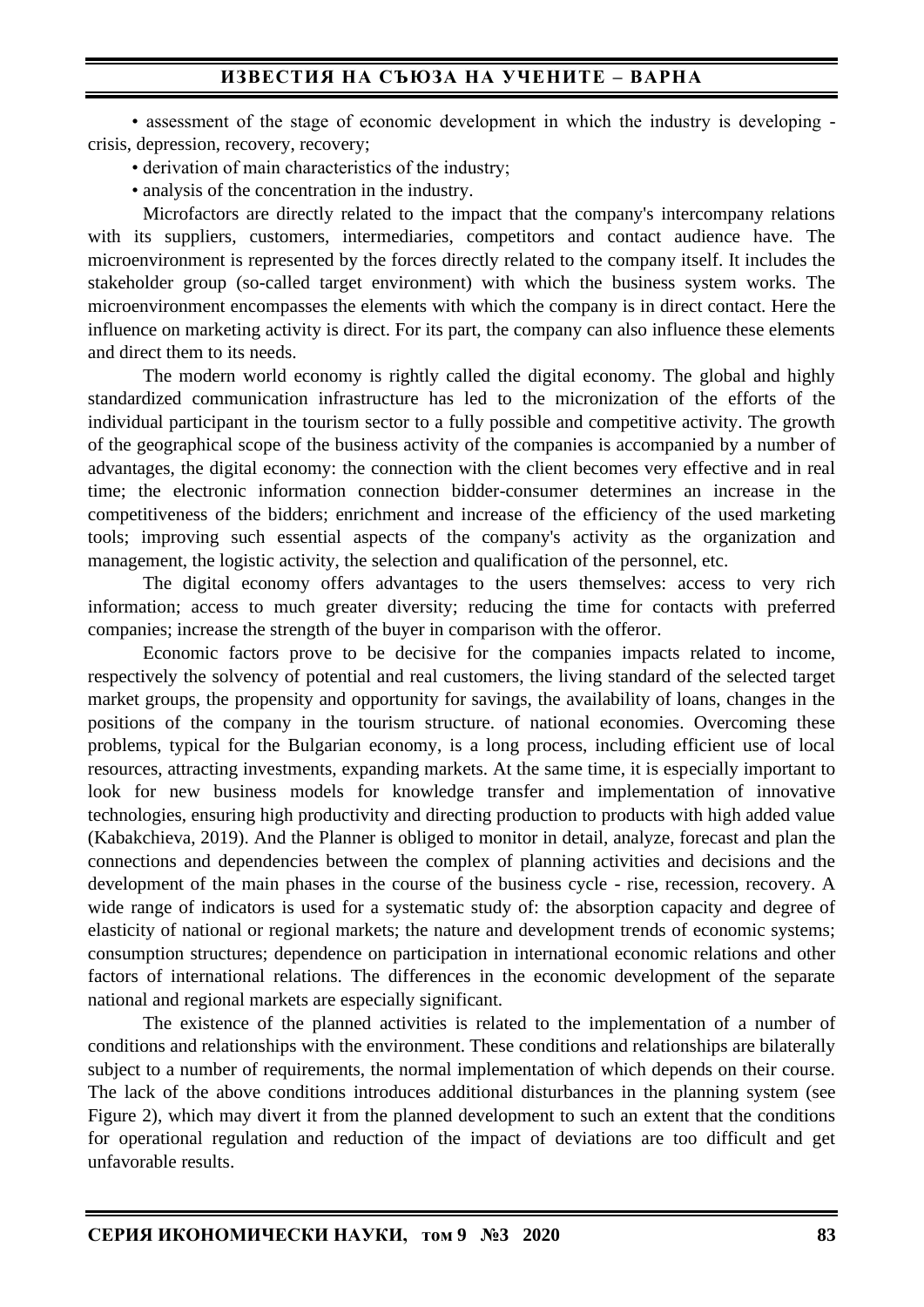## **IZVESTIA JOURNAL OF THE UNION OF SCIENTISTS - VARNA**



Figure 2. Influence of disturbances on the behavior of the planning system

On the other hand, due to the occurring disturbances in its internal state, the planning system influences these relations, introducing a number of fluctuations in them.

This means that the proper management of the planning system requires to reduce the impact of interference and to develop these relationships in the most favorable way according to the requirements that are set for its successful operation. (Slavova, I., 2009)

Therefore, planning, due to the dynamics of the environment, flexible scenario planning, in such an economic situation becomes a key concept for any activity. The great importance of future perspectives in business planning requires that plans and strategies be recognized as contributing to the efforts of general planning on a broad basis, while being guided by general planning.

A concept is needed that is based on planning, providing priority, opportunities for variability and flexibility in the implementation of planning decisions and activities. In response to the challenges of the environment, it is necessary to plan which includes those decisions and activities that lead to a predetermined series of planned actions (Figure 3). On the one hand, the planning system performs activities related to the planned function of control, related to solving problem situations, including those that it carries out within the framework of its chosen behavior. Strategic choices are needed, which come down to integrating the mission, goals, opportunities and threats, as well as taking into account internal resources as well as the challenges of the environment. (Dimitrov N. Zafirova Tsv., 2001)

The presented system uses planning to make choices about the variety of activities, among a set of target states, a set of actions and a sequence of their implementation. This set will constitute possible behaviors. Among them stand out a group of possible behaviors that the planning system perceives as preferred. Only one of them is chosen, the so-called selected behavior. (Stoyanov V. and others, 1987)

In this light, the field of preferred variants represents an area of increased probability of performing a certain behavior, i. the set of activities performed by the planning system. Through planning, the transition from the zone of possible variants of behavior to the zone of preferred variants is carried out with the help of a system of criteria for assessing the actual situation. The transition from the preferred behaviors to the specifically chosen option is based on the prioritization of these criteria based on the interests and needs of the company. The expected result is the ability of the system for such actions, which are related not only to the implementation of a set of functions, but also to the optimization of the choice of solutions in alternative situations.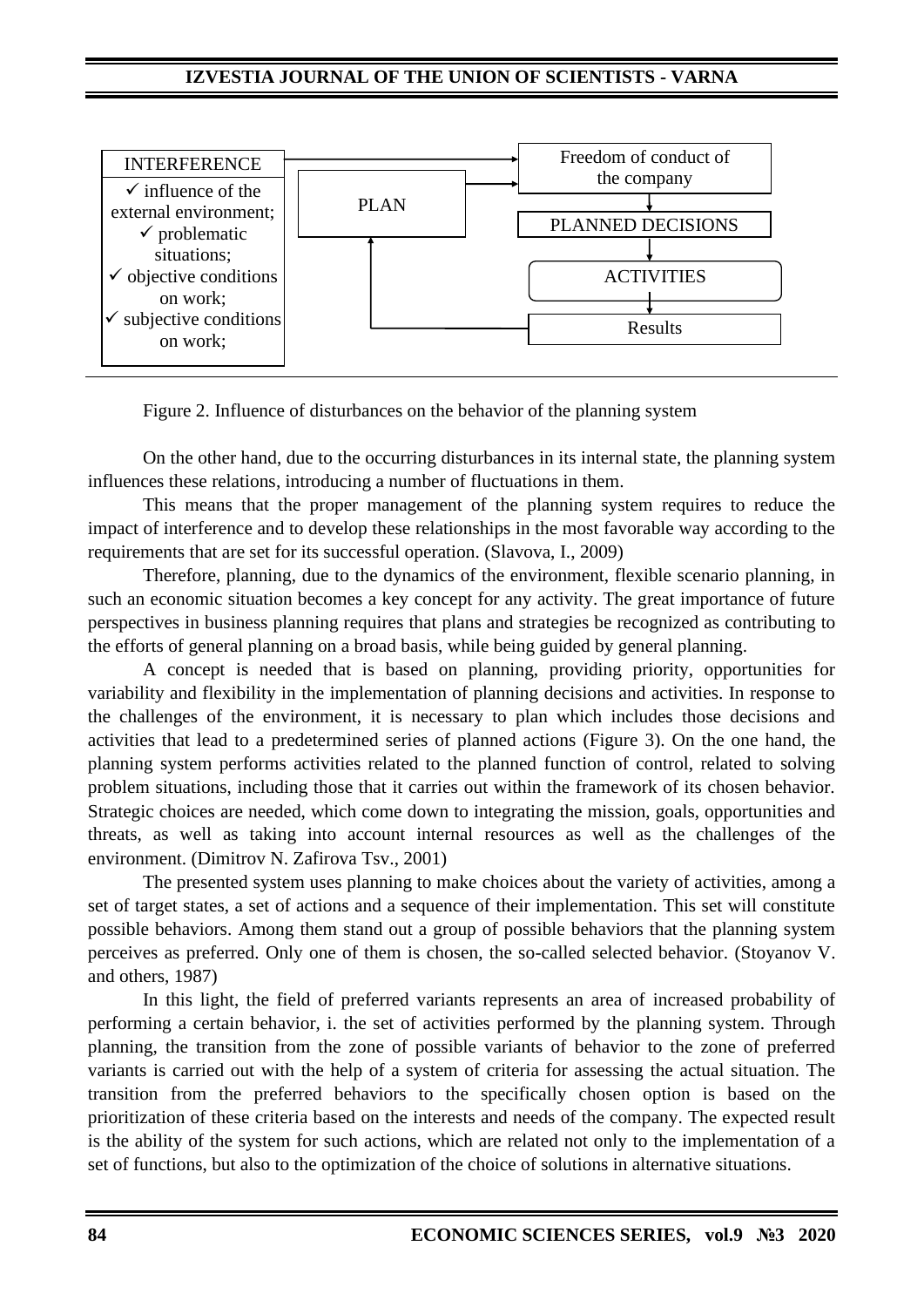

Figure 3. Planning process in the travel company

For the needs of the current dynamic situation, planning should unambiguously determine the actual state of the system of planning activities at the present time.

The comparison of the planned with the actual reporting data is established as a basis for decision making. Only then does information reporting grow into a system of regulation, as the deviations between the plan and the report serve as a basis for finding the causes and, accordingly, for conducting the necessary countermeasures (Man R. Mayer E., 1996). In this way, planning is used, on the one hand, to determine priorities and the timing of goals, and on the other, as a means of resolving conflicts between goals (Jay Galbraith, Robert K. Kazanjian, 1989).

Another essential element of the choice of behavior of the planning system is the definition of activities ensuring the achievement of the target state. Planning should also ensure the obvious need to determine the trajectory of the transition from the actual to the target state, of course with a parallel possibility for flexibility of behavior.

Resources as an element of the choice of behavior of the planning system are a kind of limiters of the series of decisions. The plan should specify the types and amounts of resources required, as well as their potential sources and the distribution of these resources. Specifying resource constraints also includes budgeting.

The strategic orientation towards concept connects the administration of the planning process with the implementation of the following sequence (Mayer E, 1987):

The first stage is related to analyzes and assessments related to the boundaries of activities and decisions in the process of their modeling.

The second stage covers the design and selection of solutions and activities based on planning efforts. Based on the analyzes performed in the first stage, the goals for achievement are formulated and the control norms are determined, and then several options are designed for the ranking of decisions and activities: pessimistic, optimistic and realistic, and subsequent selection of the most the realistic of them.

It is necessary to build a planning infrastructure in business organizations as this can be done for a certain period of time and should be done in stages. This is a prerequisite for the fact that when building a planning system it is necessary to compile an algorithm for construction, providing on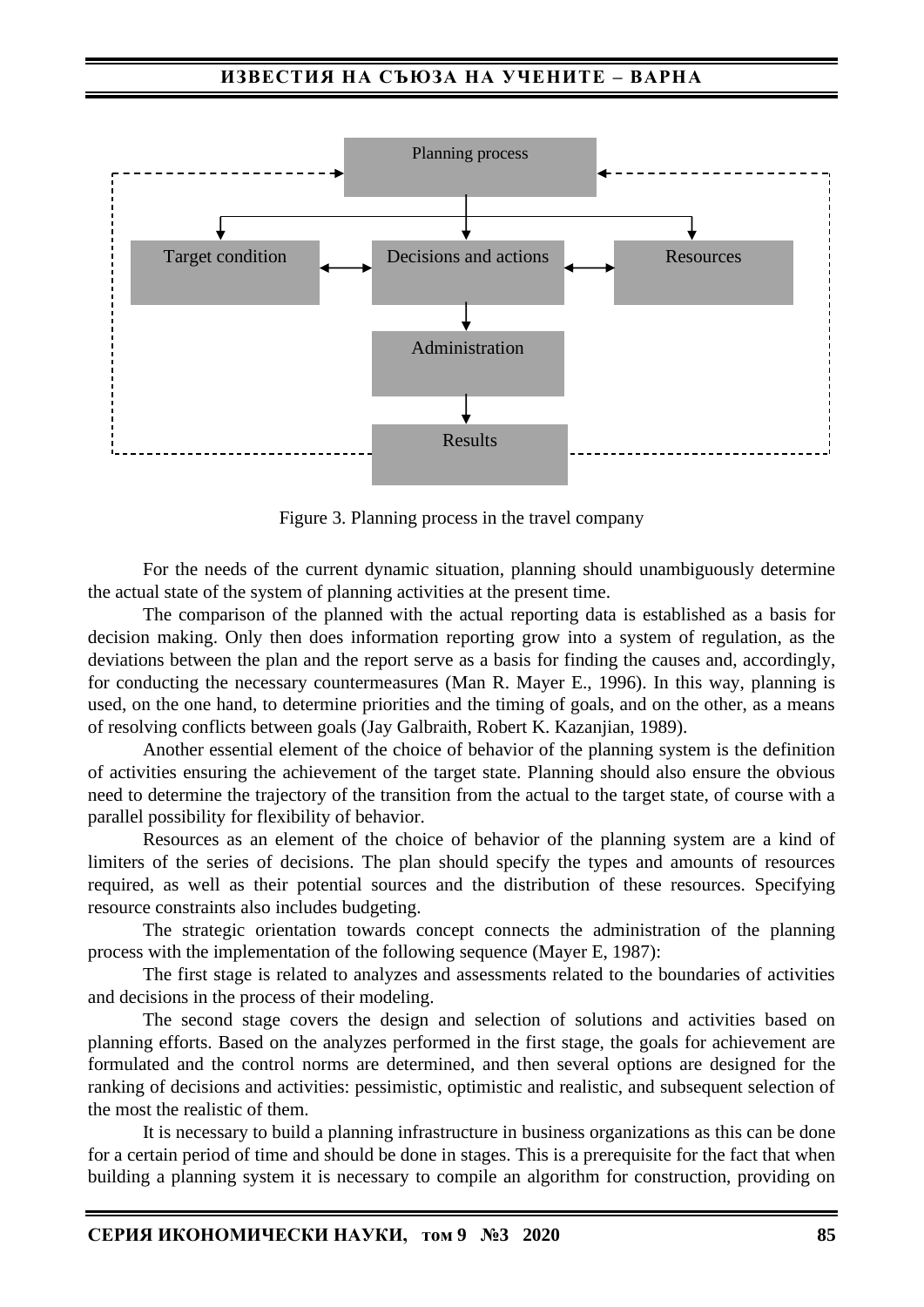## **IZVESTIA JOURNAL OF THE UNION OF SCIENTISTS - VARNA**

the one hand rationality, on the other hand, uniformity in the use of employees, as well as continuous business processes in cases where the system of planning is implemented in an active unit. The sequence in the construction of the planning system should be chosen so as to correspond to the technology of the activities performed in the managed system, creating a logical connection in the functioning of the planning system. Such a concept ensures compliance with the degree of different requirements depending on the specific conditions.

The third stage in the process of modeling planning decisions and activities is their implementation. The stage includes implementation through budgeting by main activities. The most rational option is used as a basis for developing and controlling the plan. Often this criterion determines whether the desired target conditions are achieved through the selected solutions and activities, according to the company's budget.

The established planning system, currently in an unprecedented situation created by the growing pandemic, leading to disastrous consequences, especially in the tourism sector, should ensure:

• flexibility - through which it is necessary to ensure functional flexibility related to the possibility of substitutability of one activity with another, as well as numerical flexibility, expressed in the ability to quickly increase or decrease the number of activities that the company will implement and, of course, financial flexibility, which is able to maintain the functional and numerical form of flexibility. On the other hand, a certain degree of stability must be ensured in order to maintain some order and direction of activity; (Dimitrov N. and Tsarev N., 1987)

 comprehensiveness - the established system should provide a sufficiently wide scope of the developed plans, in order to adequately respond to any problematic situation;

• coordination - through planning it is possible to realize and coordinate, on the one hand, the individual planning activities, which are presumably interconnected and on the other hand, the activities of the planning system with the other organizational units;

• clarity - the plans need to be structured in a way that implies clarity and logic. They should specify the target state pursued, determine the appropriate solutions and activities and outline the limits within which certain freedoms of these activities are allowed.

The most significant contribution of modern planning is that it helps the management of travel companies to realize the importance of changes in their management, shifting the focus from product to market and consumer, to begin to change their way of thinking "from the inside out". to "outside-inside".

Flexible planning is above all a method, a way of thinking, so its various functions and tools can be used to increase the effectiveness of management in any area of socio-economic development of society and companies in the tourism sector in particular.

In summary, it can be noted that the planning system involves the organization and complex combination of new reporting to anticipate emerging deviations and signal the need for change. The internal management subsystem of the planning reporting needs to be organized in a way that ensures the existence of a regulatory circle:

- ability to perform planning:
- to compare the plan with the actual, reporting results in constant periods;
- possibility to register and compare the deviations between the plan and the report;
- the ability to make timely decisions to prevent unwanted consequences.

In conclusion, it could be pointed out that decisions and activities need to be based on planning, which sets the planned values that are compared with those actually achieved in certain reporting periods. For this reason, planning is needed, which serves as a basis for the management of the company. The problems of planning have become so diverse that it is necessary to differentiate this activity according to the scale of the business organization. In small and medium-